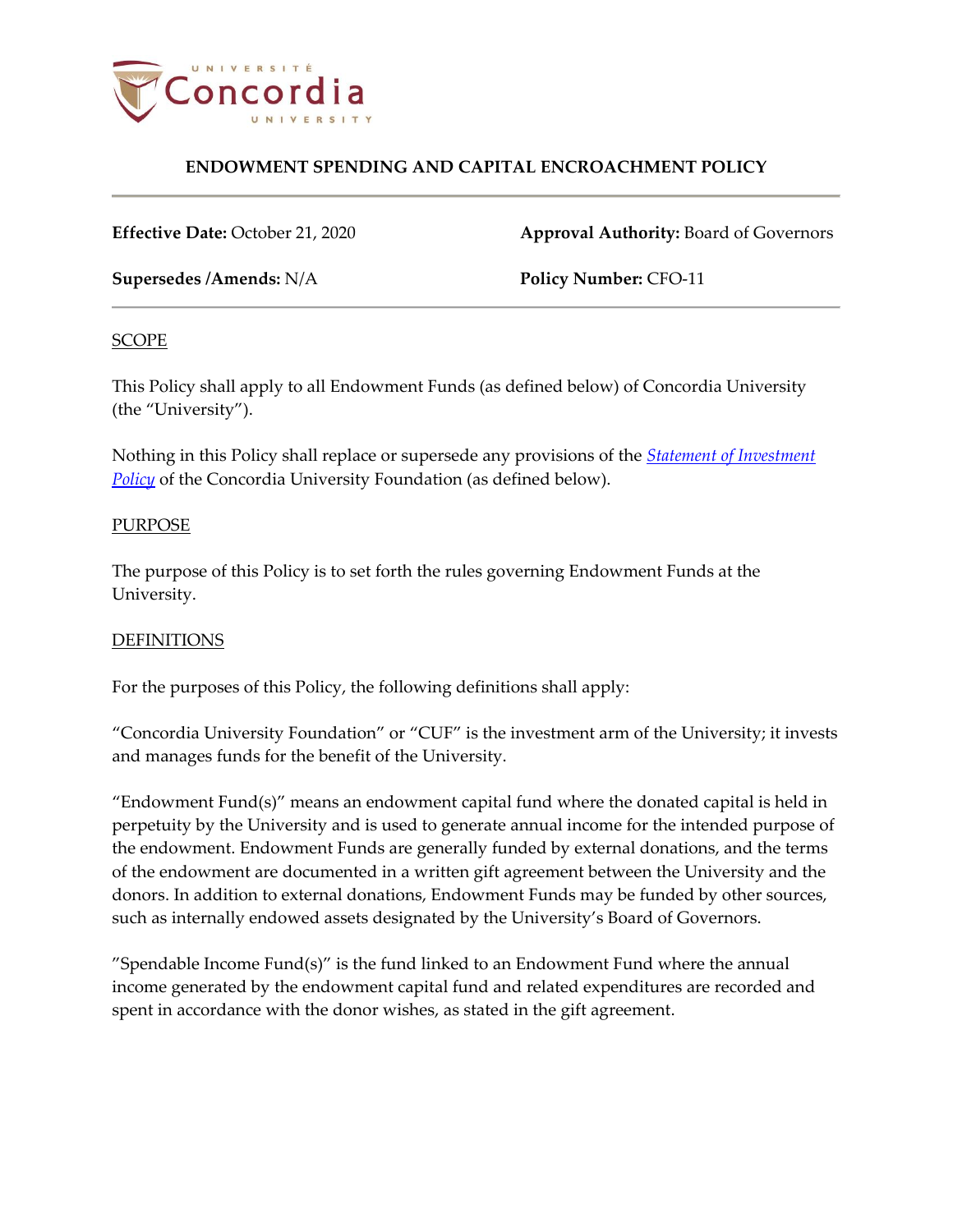

Page 2 of 5

### POLICY

#### Endowment Funds

- <span id="page-1-0"></span>1. All endowments require the creation of an endowment capital fund and a Spendable Income Fund.
- 2. The expectation is that the endowment capital will grow at rate similar to the inflation rate in order to maintain its real value and avoid capital erosion.
- 3. On an exceptional basis, and in accordance with donor wishes, the Endowment Fund may be encroached upon.
- 4. Endowment Funds must be managed to preserve intergenerational equity. The spending rate must not compromise future spending or future generations.
- 5. Endowment Funds are managed collectively by combining each individual Endowment Fund, while maintaining distinct records with respect to each Endowment Fund.

#### Spending Rate

- 6. The spending rate, also referred to as the payout rate, is designed to target a growth rate of the endowment capital funds' value which matches or exceeds the inflation rate, over time. Such growth rate is net of investment and professional fees.
- 7. In order to preserve and maintain the value of the spending rate, three core principles are considered:
	- a. the current long-term valuation of the financial markets;
	- b. all fees incurred to manage the Endowment Funds; and
	- c. the forecasted long-term inflation.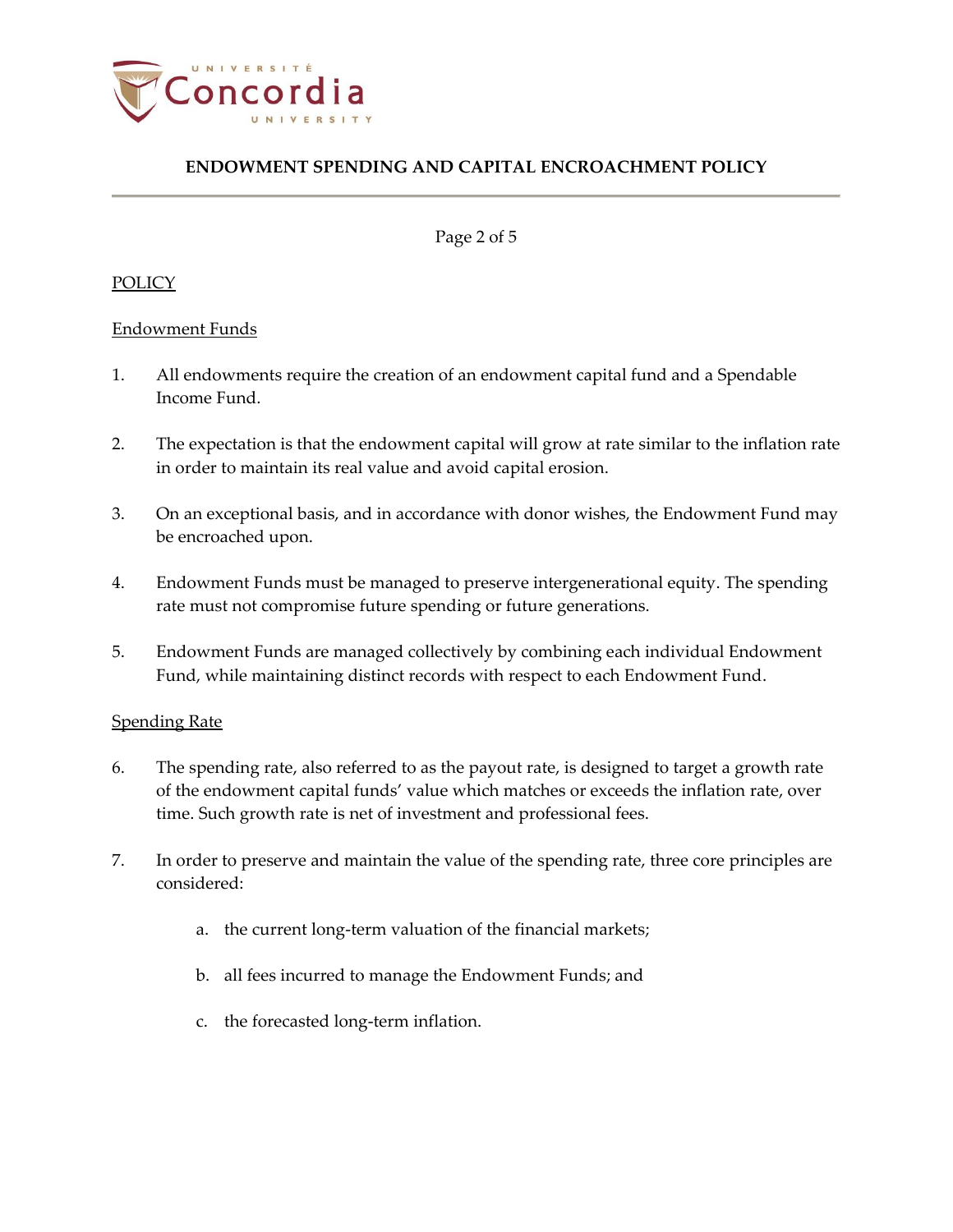

### Page 3 of 5

The spending rate is closely tied to the **CUF** [Statement of Investment Policy](https://www.concordia.ca/content/dam/concordia/services/financial/docs/CUF_Investment_Policy.pdf) and its return target. It is reviewed normally every 3 years in concert with the scheduled review of the [CUF Statement of Investment Policy.](https://www.concordia.ca/content/dam/concordia/services/financial/docs/CUF_Investment_Policy.pdf)

- 8. In accordance with federal legislative requirements for charitable entities, a minimum of 3.5% must be paid out on an annual basis for the intended purpose of the endowment.
- 9. Annual fluctuations in the value of the capital can increase the difficulty of budget planning. In order to assure that the annual payout is relatively consistent, the return target of the long-term rate and the spending rate are set in accordance with the [CUF](https://www.concordia.ca/content/dam/concordia/services/financial/docs/CUF_Investment_Policy.pdf)  [Statement of Investment Policy.](https://www.concordia.ca/content/dam/concordia/services/financial/docs/CUF_Investment_Policy.pdf) These rates include total management fees and inflation of the 3-year rolling average of the unit value at the close of the University's fiscal yearend, or as directed by the University's Board of Governors. For budgetary reasons, the 3-year average is calculated based on the previous three year-end values.

#### Capital Encroachment

10. In the event that the consolidated investment returns of all the Endowment Funds be near to or no longer enough to meet its financial commitment to the University, and in order to avoid capital encroachment into the Endowment Fund, the University will supply the necessary capital to finance the annual payout. The CUF and the University will agree on an amortization period for the CUF to pay back the annual payout. The financing rate will be based on the annual weighted average capital cost of the University.

#### Financial Management Responsibilities

11. Oversight of the overall Endowment Funds shall rest with the Office of the Treasurer and includes the responsibilities set forth in [sections 12](#page-2-0) to 20.

#### Gift Giving and Recording

<span id="page-2-0"></span>12. In accordance with [section 1,](#page-1-0) an endowment capital fund and a Spendable Income Fund must be created for each endowment.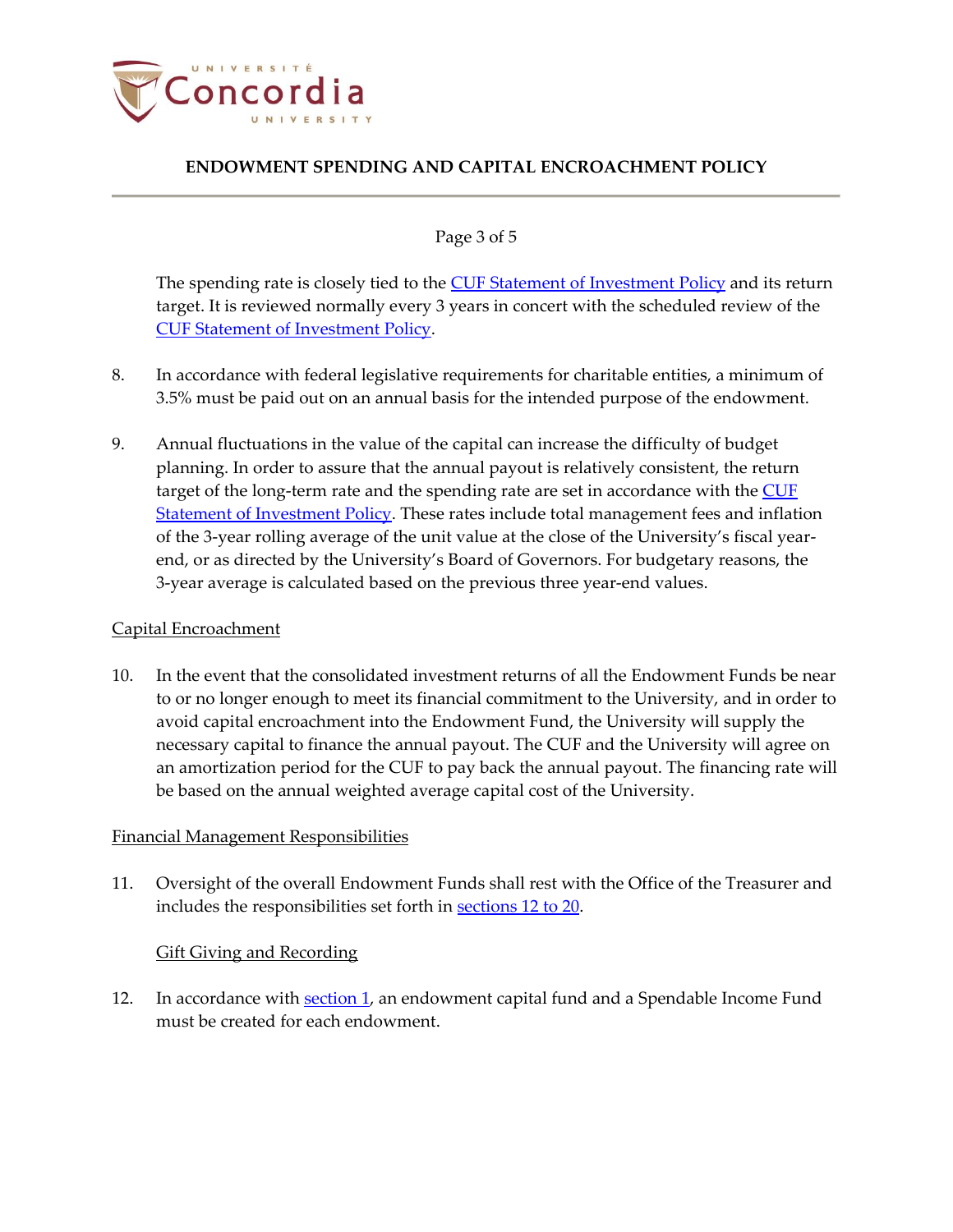

### Page 4 of 5

- 13. All Endowment Funds are first recorded through the Alumni Information System. They are recorded and deposited within the Financial Information System. Finally, they are transferred to the CUF for their investment management.
- 14. When Endowment Funds are deposited into an endowment capital fund, they are recorded within the Program Valuation Management System ("PVMS") at the CUF where units are purchased at the rate per unit applicable at the time of purchase.

#### Investment

15. The CUF Investment Committee and Board of Directors oversee the investment of Endowment Funds to ensure that they are invested in the long-term pool of the CUF, the whole in accordance with the [CUF](https://www.concordia.ca/content/dam/concordia/services/financial/docs/CUF_Investment_Policy.pdf) Endowment Investment Program of the CUF [Statement of Investment Policy.](https://www.concordia.ca/content/dam/concordia/services/financial/docs/CUF_Investment_Policy.pdf)

### Payout and Re-Investment

- 16. All expenditures with the Spendable Income Fund must be in accordance with donor wishes, as expressed in writing in the applicable gift agreement.
- <span id="page-3-0"></span>17. The final reconciliation of the payout is completed during the year-end process and the payout of spendable income to the assigned administrator of each Spendable Income Fund at the University is targeted for the end of June.
- 18. In accordance with the [CUF Statement of Investment Policy,](https://www.concordia.ca/content/dam/concordia/services/financial/docs/CUF_Investment_Policy.pdf) the CUF designed an investment program called the Donated Restricted Funds Investment Program ("DRIP") with the objective to invest unspent donation fund balances within the University's Trust Funds in order to maintain constant active financial management of the donated capital and its returns. With respect to the payout of the spending income, a budget, equal to the year-end reconciliation of the payout, will be allocated to the administrators of the Spendable Income Funds while the cash paid out will be transferred to the DRIP and will be invested in the mid-term pool of the CUF. Expended capital reimbursements will be accounted for in the University's Cash Budget, which is subject to approval by the University's Board of Governors on an annual basis.